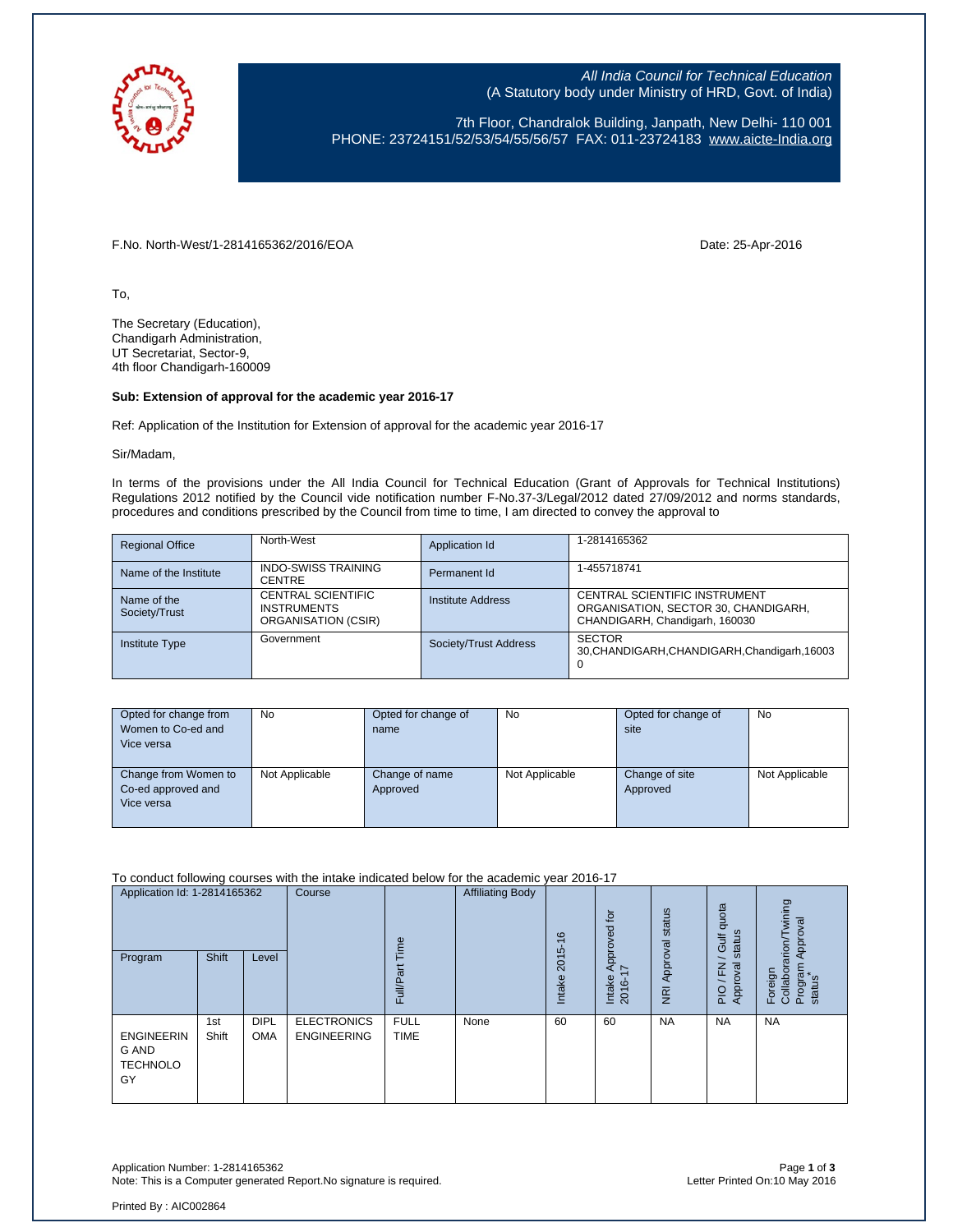

## All India Council for Technical Education (A Statutory body under Ministry of HRD, Govt. of India)

7th Floor, Chandralok Building, Janpath, New Delhi- 110 001 PHONE: 23724151/52/53/54/55/56/57 FAX: 011-23724183 [www.aicte-India.org](http://www.aicte-india.org/)

| <b>ENGINEERIN</b><br>G AND<br><b>TECHNOLO</b><br>GY | 1st<br>Shift | <b>DIPL</b><br><b>OMA</b>             | <b>MECHANICAL</b><br><b>ENGINEERING</b><br>(TOOL & DIE)                                | <b>FULL</b><br><b>TIME</b> | None                                    | 60 | 60 | <b>NA</b> | <b>NA</b> | <b>NA</b> |
|-----------------------------------------------------|--------------|---------------------------------------|----------------------------------------------------------------------------------------|----------------------------|-----------------------------------------|----|----|-----------|-----------|-----------|
| <b>ENGINEERIN</b><br>G AND<br><b>TECHNOLO</b><br>GY | 1st<br>Shift | POS<br>т<br><b>DIPL</b><br><b>OMA</b> | <b>ADVANCED</b><br>DIE & MOULD<br><b>MAKING</b>                                        | <b>FULL</b><br><b>TIME</b> | Department of<br>Technical<br>Education | 20 | 20 | <b>NA</b> | <b>NA</b> | <b>NA</b> |
| <b>ENGINEERIN</b><br>G AND<br><b>TECHNOLO</b><br>GY | 1st<br>Shift | POS<br>T<br><b>DIPL</b><br><b>OMA</b> | <b>ADVANCED</b><br><b>MECHATRONIC</b><br>S &<br><b>INDUSTRIAL</b><br><b>AUTOMATION</b> | <b>FULL</b><br><b>TIME</b> | Department of<br>Technical<br>Education | 60 | 60 | <b>NA</b> | <b>NA</b> | <b>NA</b> |

The above mentioned approval is subject to the condition that INDO-SWISS TRAINING CENTRE shall follow and adhere to the Regulations, guidelines and directions issued by AICTE from time to time and the undertaking / affidavit given by the institution along with the application submitted by the institution on portal.

Course(s) Applied for Closure by the Institute for the AY 2016-17:

| Application Id: 1-2814165362<br>Shift<br>Program<br>Level  |              | Name of the<br>Course | <b>Full/Part Time</b>                                                    | <b>Affiliating Body</b> | <b>Course Closure Status</b>            |                       |
|------------------------------------------------------------|--------------|-----------------------|--------------------------------------------------------------------------|-------------------------|-----------------------------------------|-----------------------|
|                                                            |              |                       |                                                                          |                         |                                         |                       |
| <b>ENGINEE</b><br>RING AND<br><b>TECHNOL</b><br><b>OGY</b> | 1st<br>Shift | <b>DIPLOMA</b>        | <b>INSTRUMENT</b><br><b>TECHNOLOGY</b><br>: (Last Approved<br>Intake 35) | <b>FULL TIME</b>        | Department of<br>Technical<br>Education | Pending <sup>\$</sup> |

**\$ due to non submission of NOC's from University / Board and / or State Government**

In case of any differences in content in this Computer generated Extension of Approval Letter, the content/information as approved by the Executive Council / General Council as available on the record of AICTE shall be final and binding.

Strict compliance of Anti-Ragging Regulation:- Approval is subject to strict compliance of provisions made in AICTE Regulation notified vide F. No. 37-3/Legal/AICTE/2009 dated July 1, 2009 for Prevention and Prohibition of Ragging in Technical Institutions. In case Institution fails to take adequate steps to Prevent Ragging or fails to act in accordance with AICTE Regulation or fails to punish perpetrators or incidents of Ragging, it will be liable to take any action as defined under clause 9(4) of the said Regulation.

 **Note: Validity of the course details may be verified at www.aicte-india.org** 

 **Dr. Avinash S Pant Vice - Chairman, AICTE**

Copy to:

**1. The Regional Officer,**

All India Council for Technical Education